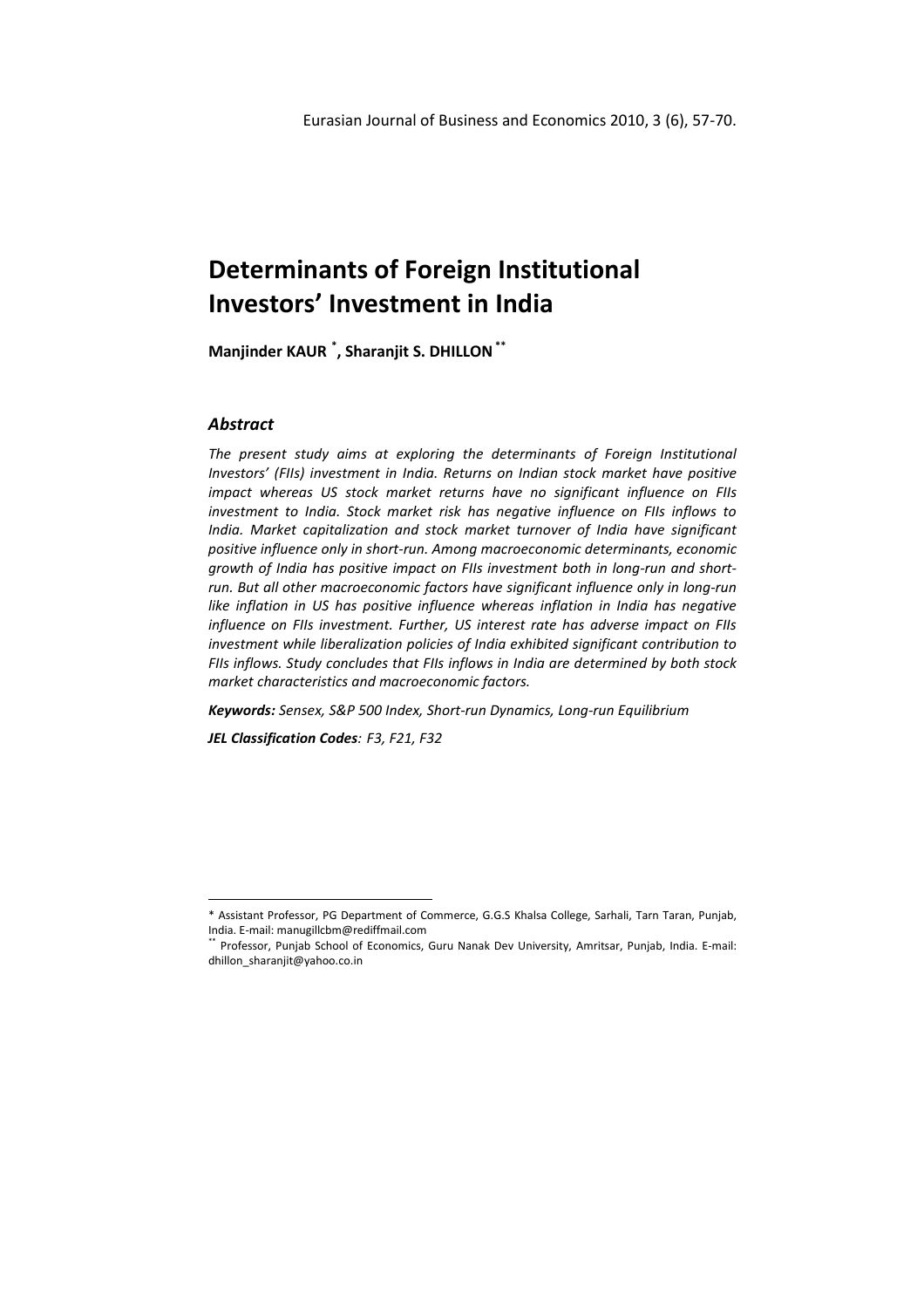## 1. Introduction

Foreign Institutional Investors (FIIs) were permitted to invest in all the listed securities traded in Indian capital market for the first time in September, 1992. As per the RBI, Report on Currency & Finance (2003-04), since 1991 there has been continuous move towards the integration of the Indian economy with world economy. Since then the regulations with regard to FIIs investment has become more liberal. As a result of abolishment of barriers to capital inflows in the form of FIIs investment, India attracted huge amount of foreign capital particularly from developed countries. The cumulative net investment by FIIs in Indian stock market since 1993 has crossed US\$ 50 billion at the end of March 2007, (SEBI, annual report, 2006-07). International capital inflows have both positive as well as negative impact on the health of the recipient economy. On the positive side, these capital inflows raise the level of economic development by augmenting the domestic investment and widen financial intermediation. But these capital inflows also pose several threats to the domestic economic and financial system of the recipient economy like inflation, appreciation in exchange rate, overheating of the economy and possibility of sudden withdrawal. FIIs investment is volatile by nature and is often termed as 'hot money'. The hot money character of FIIs investment adds to the possibilities of 'contagion'.<sup>1</sup> In the present paper, an effort has been made to estimate the determinants of foreign portfolio investment in India. In the light of huge and growing FIIs investment inflows to India, appropriate policy formulation is the need of the hour which will help in reducing the impact of possible threats and maximizing the benefits from the same to enhance economic and financial development. This in turn calls for the need to estimate the determinants of FIIs investment. Available empirical evidence suggests that FIIs inflows by and large are determined by the performance of stock markets and macroeconomic aggregates of the host country. Thus, FIIs investment is pulled toward an economy with sound macroeconomic factors, high returns, lesser risk and growing stock markets in terms of rising market capitalization and turnover. FIIs, give due consideration to risk-return characteristics in the home (source) country while investing in emerging markets. The profit booking tendency of FIIs depends on the difference in the home country risk-return and host country riskreturn. Besides this, official policies of the host and home country i.e. degree of financial liberalisation, also determine the size of FIIs inflows.

Contagion effect refers to the common shocks in the form financial crisis signals that arise due to commercial linkages and financial integration. The causes behind this effect may be for example as a result of crisis in a certain country, investors may face the financial losses which in turn forces the investor to sell their assets in other countries to cover up their net positions and asymmetric information due to which investor links the occurrence of financial crisis in one country with other country.



 $\overline{a}$ 1

Page | 58 EJBE 2010, 3 (6)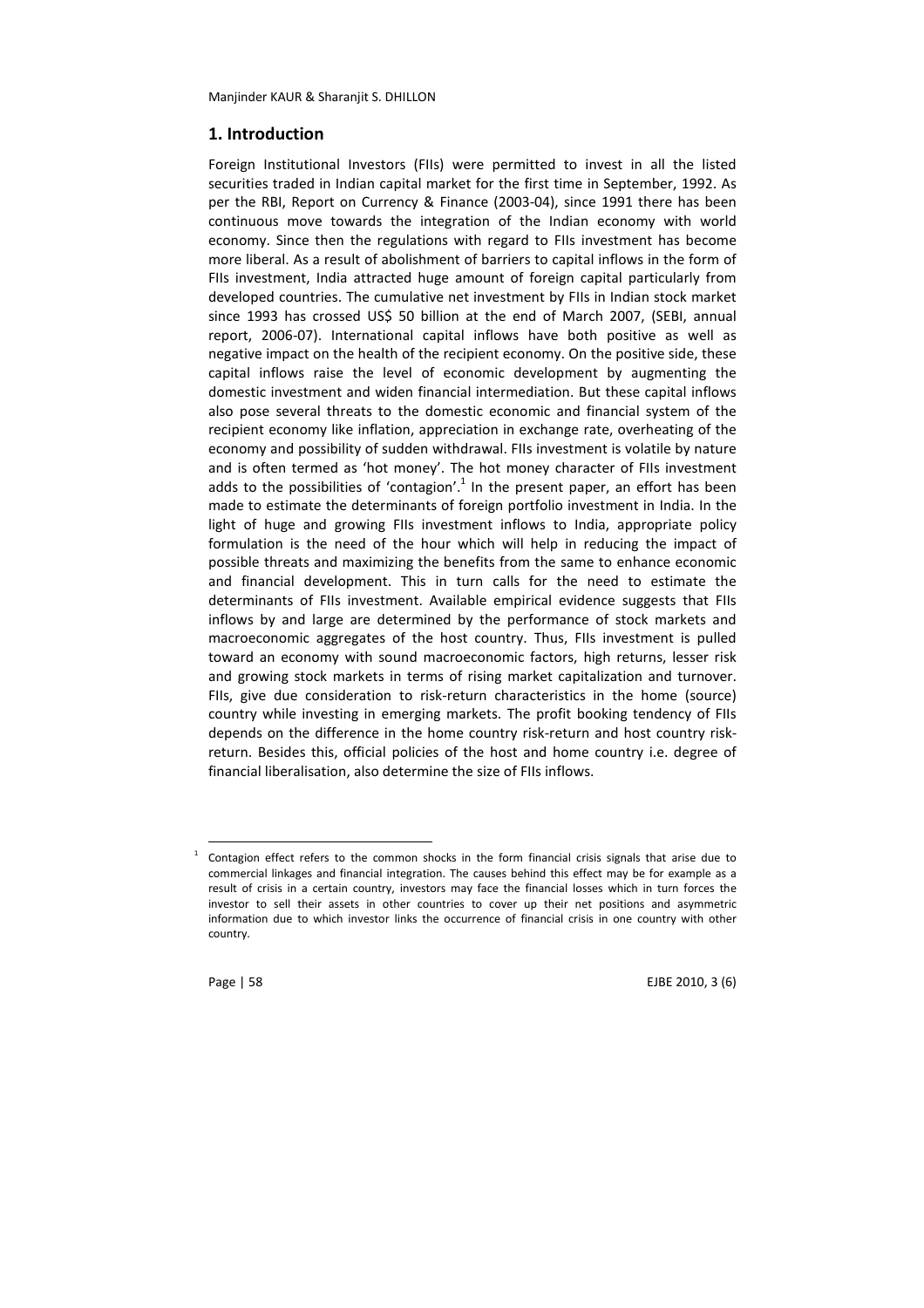#### 2. Literature Review

Available evidence on determinants of FIIs investment is presented below in chronological order:

Classens (1993) analyzed the return and diversification benefits for an investor in an industrial country of investing in emerging markets and barriers which prevent a free flow of funds. Study found that equity portfolio flows can be affected by efficiency of domestic stock market as well as market segmentation created by barriers. Investors' perception and attitudes may thus matter as much as formal barriers. Chuhan (1994) analyzed portfolio "switching" behavior by investors between different emerging markets. Study has found that institutional investors from Canada, Germany, Japan, United Kingdom (UK) and United States (US) have not contributed to the growth in portfolio investment in emerging markets. These investors, who otherwise are major players in international capital markets, have approached developing countries securities markets with great caution. Institutional investors generally enter markets with significant liquidity, market capitalization and claim to have a longer time horizon in their risk return assessment than other investors such as performance based retail traders. Study concluded that any country that is showing good track record in its reform process may expect to have a lower risk and higher expected returns from portfolio investment thus, consequently large portfolio flows are expected to go to countries with "good" track records of liberalization, fiscal consolidation and regulatory reform than to those emerging markets that do not exhibit such a performance on sustained basis. According to Gooptu (1994) there is competition between developing countries for portfolio investment from abroad. The study analyzed gross portfolio investment flows for a sample of eight emerging markets over the period of 1989 to 1993 using quarterly data. Four countries in each geographical region, namely, India, Indonesia, South Korea and Thailand in Asia while Argentina, Brazil, Chile and Mexico in Latin America have been examined. All of these countries have experienced large portfolio investment inflows in recent years. However, the gross portfolio flows to Latin America has been observed to be more significantly related to East Asia (Indonesia, South Korea and Thailand) than those to South Asia i.e., India in this study. According to the study, it is important for the policy makers in the developing economies to provide right signals to international capital markets in terms of economic and domestic institutional reforms to successfully compete with other developing economies to attract portfolio investment from abroad. Study found that to attract more private capital flows policy makers must continue to provide right signal to foreign institutional investors in terms of economic and domestic institutional reforms that attract portfolio investment from abroad. Study concludes that there is a need to continue for increasing pace of reforms in any given emerging stock market in order to maintain the steady portfolio flows to developing countries. According to Eun & Rensick (2002) international portfolio Investment has been growing rapidly in recent years due to (a) deregulation of financial markets (b) introduction of such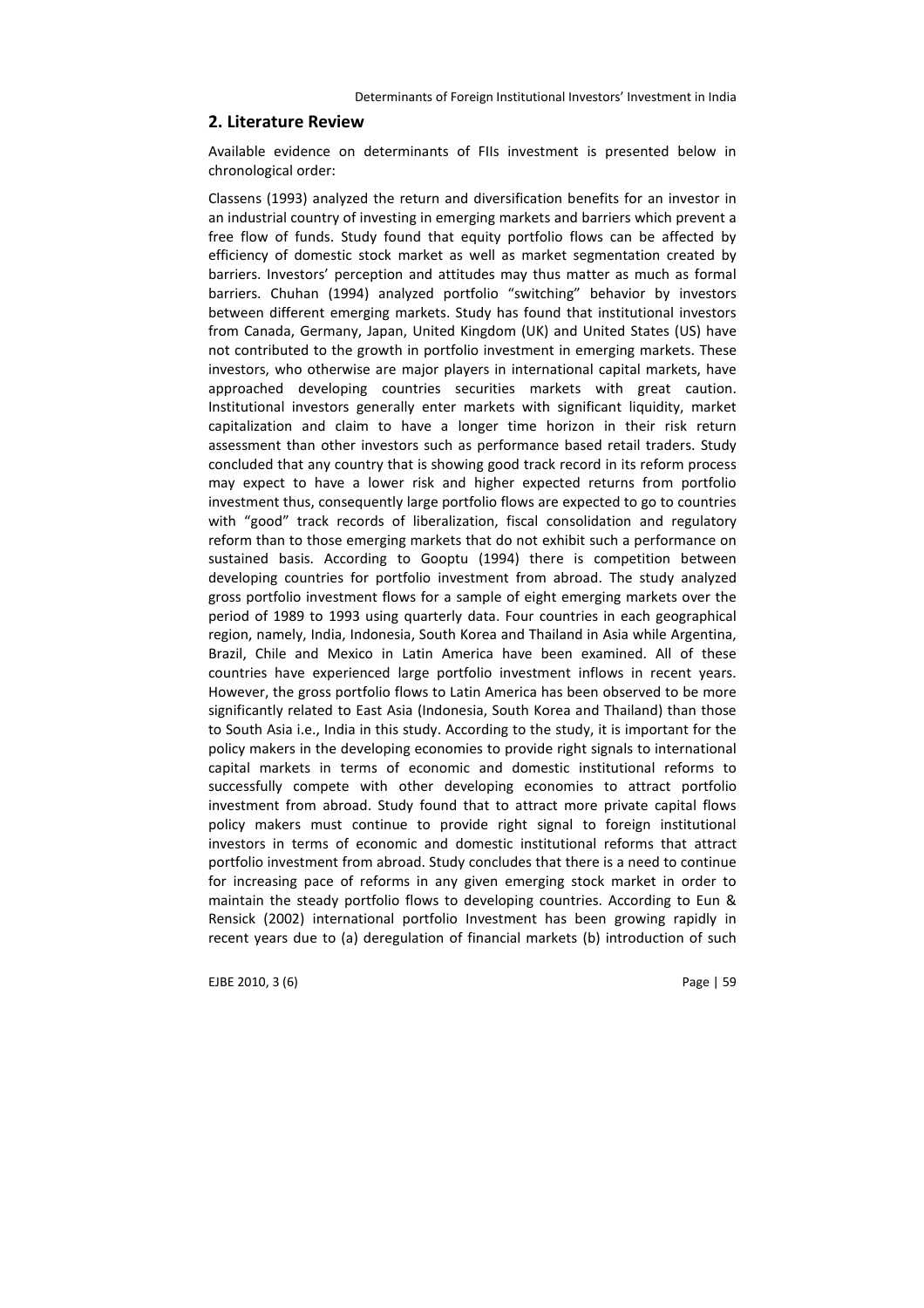investment vehicles as international mutual funds, country funds and internationally cross listed stock which allow investors to achieve international diversification without incurring excessive costs. Despite sizable potential gains from international diversification, investors allocate a disproportionate share of their funds to domestic securities displaying the so called home bias. Home bias is likely to reflect imperfection in the international financial markets such as excessive transaction/information costs, discriminatory taxes for foreigners and legal/institutional barriers to international investments. Rai and Bhanumurthy (2006) analyzed the determinants of foreign institutional investment in India using monthly data from January 1994 to November 2004. The study revealed the positive association of FIIs investment with return on BSE Sensex, inflation in US (home country) and negative association with inflation in India (host country), return on S&P 500 index, ex-ante risk on BSE and ex-ante risk on S&P 500 index. However, the ex-post risk neither in US nor in India affected FII inflow to India. Study also did not find any causation running from FII inflow to stock market returns. Study concluded that stabilizing the stock market volatility and minimizing the ex-ante risk would help in attracting more FII inflows. Otherwise there would be adverse impact of non-fundamental factors of FII behavior which in turn would affect the real economy in the long-run.

All these studies indicate impact of liberalization policies and capital market returns on FIIs investment. But there is lack of evidence regarding determinants of FIIs investment in a comprehensive manner consisting of both financial and real economy factors, particularly for India. The present study focuses on determinants of FIIs investment in India considering both financial and economic factors.

#### 3. Database and Methodology

#### 3.1. Database

To ascertain the influence of both domestic and foreign factors following variables have been considered to estimate the determinants of FIIs investment in India.

(a) Domestic (Host) Country Financial Factors:

i) Monthly returns on Sensex (RSS) and RSS =  $SS_t - SS_{t-1}$ 

Where:  $SS_t = Value$  of Sensex in month 't'

 $SS_{t-1}$  = One month lagged value of Sensex

- ii) Market capitalization of BSE in million US\$ (MC)
- iii) Stock market turnover of BSE in million US\$ (TO).

(b) Foreign (Home) Country Financial Factors (considering US stock market as base):

i) Returns on S&P 500 Index (RSP) and RSP = S&P 500<sub>t</sub> - S&P 500<sub>t-1</sub>

Where:  $S\&P 500_t =$  Value of  $S\&P 500$  in month 't'

Page | 60 EJBE 2010, 3 (6)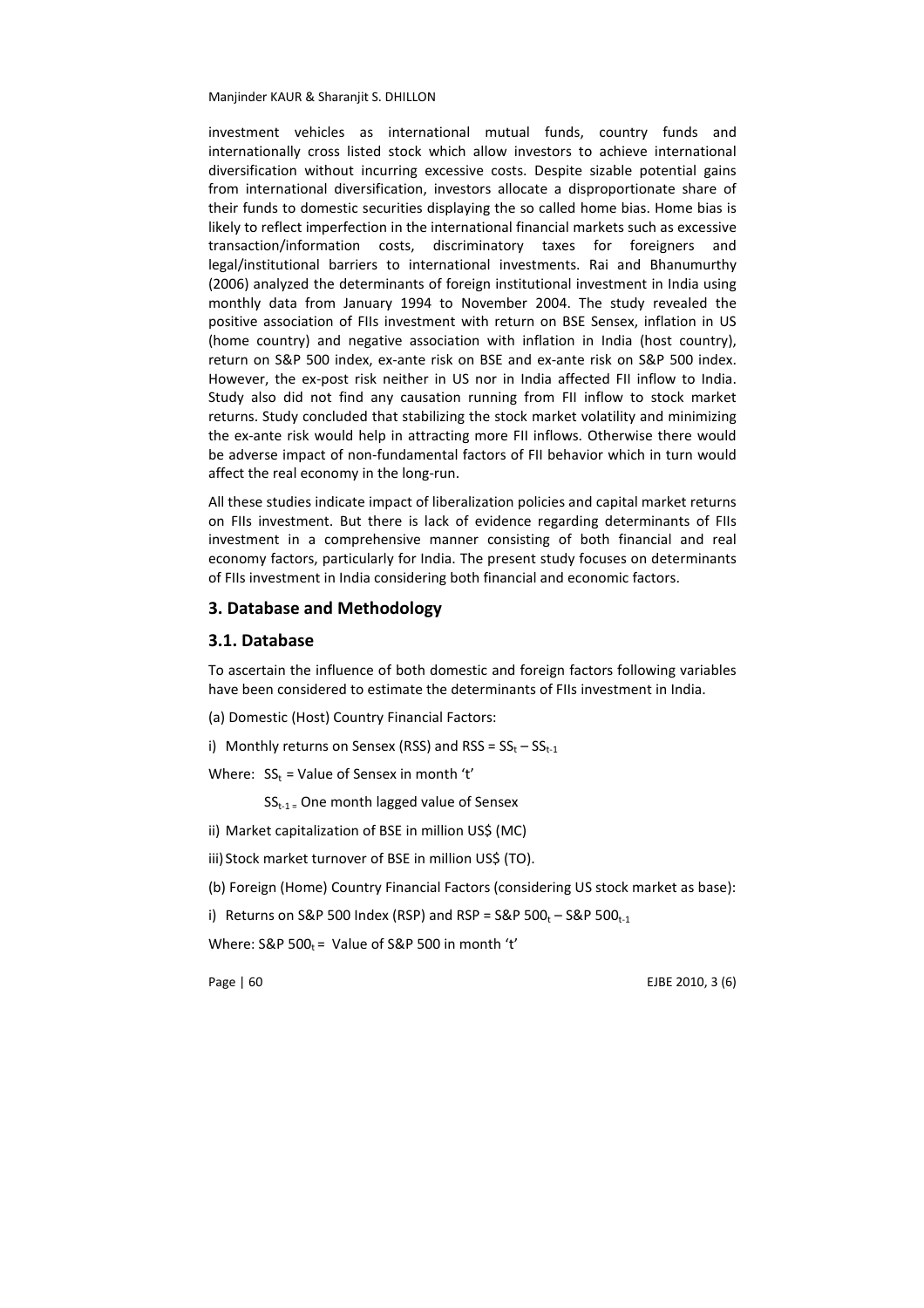#### S&P  $500_{t-1}$  = One month lagged value of S&P 500

ii) Variability of Sensex over S&P 500 Index (VBSS) calculated as excess of standard deviation of returns on Sensex over standard deviation of returns on S&P 500 Index.

(c) Domestic (host) Country Economic Factors:

i) Index for Industrial Production as proxy for economic growth (IIP).

ii) Wholesale Price Index representing host country inflation (WPI).

iii)Exchange rate of Indian Rupee in terms of US\$ (ER).

(d) Foreign (home) country economic factors:

i) Monthly Producer Price Index of US representing foreign (home) country inflation (PPI).

ii) Monthly rate of US 3-month T-bill representing interest rate in US (USTBR).

Along with the above variables four liberalization dummies representing liberalization policies regarding permission to invest in government securities (L1), increasing aggregate portfolio investment limit of FIIs (L2), permission to invest in equity derivatives (L3) and shift from dual approval of Securities and Exchange Board of India (SEBI) and Reserve Bank of India (RBI) to single approval process of SEBI (L4) respectively have also been considered to capture the impact of liberal policy framework on FIIs inflows. The sources of data for these variables have been presented in Table 1. Table presents the list of variables along with their respective sources.

| <b>Data Series</b>                     | <b>Sources</b>                                          |  |  |
|----------------------------------------|---------------------------------------------------------|--|--|
| Fils Investment (net)                  | RBI Bulletin, Various Issues                            |  |  |
| Wholesale Price Index (WPI)            | RBI Hand Book of Statistics, Various issues             |  |  |
| Return on S&P 500 (RSP)                | http://finance.yahoo.com                                |  |  |
| Return on Sensex (RSS)                 | www.bseindia.com                                        |  |  |
| Market Capitalization (MC)             | RBI Hand Book of Statistics, Various Issues             |  |  |
| Stock Market Turnover (TO)             | RBI Hand Book of Statistics, Various Issues             |  |  |
|                                        | World Bank, Global Development Finance, Various         |  |  |
| Producer Price Index (PPI)             | Issues (CD Version)                                     |  |  |
| Index of Industrial Production (IIP)   | RBI Hand Book of Statistics, Various Issues             |  |  |
| US 3 month T-bill Rate (USTBR)         | http://www.federalreserve.gov/releases/h15/data/M       |  |  |
|                                        | onthly/H15 TCMNOM M3.txt                                |  |  |
| Financial Risk of Indian Capital       | Calculated on the basis of daily values of Sensex taken |  |  |
| Market(VBSS)                           | from www.bseindia.com                                   |  |  |
| <b>Financial Risk of International</b> | Calculated on the basis of daily values of S&P 500      |  |  |
| Capital Market(VBSP)                   | Index taken from http://finance.yahoo.com               |  |  |

Table 1: Data Series with Respective Source

All these financial and economic factors in domestic and foreign country as shown in Table 1 have been regressed upon FIIs Investment to India. Monthly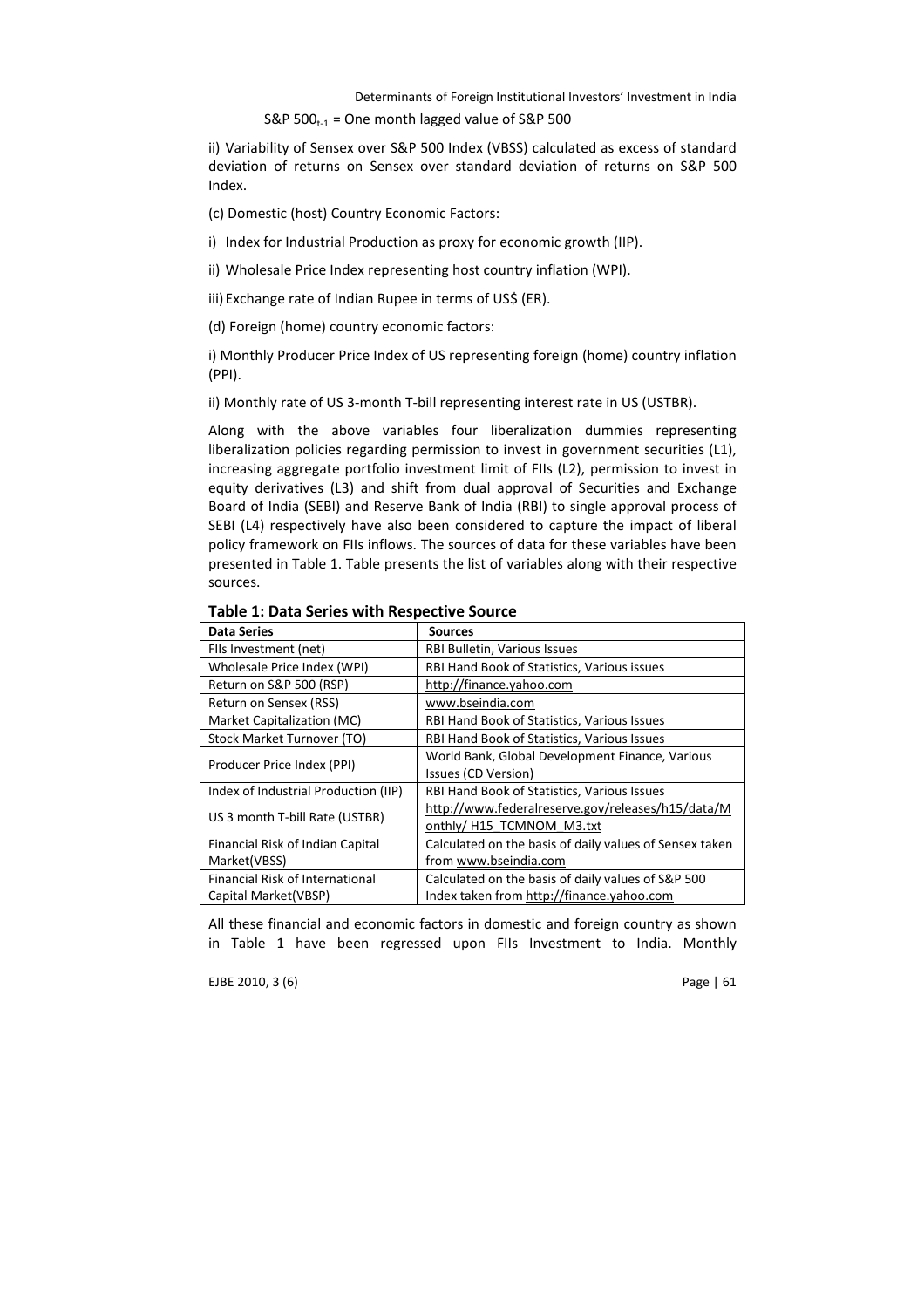observations for all the variables for the period from April 1995 to December 2006 have been considered for the analysis. The time period of the study has been limited to December 2006, as the major policy reforms pertaining to FIIs investment in India has been pursued by Government of India from 1993 to 2006. Although FIIs investment in India has its origin since April 1993, however first two years- (April 1993-April 1995) have been excluded from analysis, considering it as learning period for investors.

### 3.2. Methodology

To explore the various determinants of FIIs investment in India Autoregressive Distributed Lag (ARDL) model based on bounds test approach proposed by Pesaran, et al. (2001) has been applied to examine the co-integration relationship between FIIs investment and various macroeconomic and financial indicators of home (US) and host country (India). Before estimating ARDL bounds test, stationarity of all the variables has been examined by applying Dickey and Fuller (1979) unit root test to determine the order of integration. For this the following types of Augmented Dickey Fuller (ADF) regression has been applied:

...............................................( )1 1 1 1 *m t m t n m* ∆*Y<sup>t</sup>* = <sup>α</sup> *Y<sup>t</sup>* + Σ β ∆*Y* <sup>−</sup> + <sup>µ</sup> = − ......................................( )2 1 0 1 1 *m t m t m* ∆*Y<sup>t</sup>* = <sup>α</sup> +<sup>α</sup> *Y<sup>t</sup>* + Σ β ∆*Y* <sup>−</sup> + <sup>µ</sup> = − *n*

Where, µt is white noise.

Although ARDL bounds test approach does not require that all the variables should be integrated of the same order but ARDL estimation crashes in the presence of variables integrated of order higher than I(2), since computed F-statistic under bounds testing approach are based on the assumption that variables are either integrated of order zero or one i.e., I(0) or I(1). Thus, implementation of unit root test in ARDL bounds testing approach is still necessary to ensure that none of the variables is integrated of order 2 or higher than I(2).

After ascertaining the order of the integration, the first step in ARDL bounds testing approach is to estimate ARDL equation by ordinary least squares (OLS) method. The equation (3) used for ARDL is specified as below:

<sup>12</sup> <sup>13</sup> ........................................................................................( )3 5 1 <sup>11</sup> <sup>0</sup> <sup>10</sup> <sup>1</sup> 9 0 8 0 7 0 6 u 0 5 0 4 0 3 0 2 0 1 1 0 *t DL D u TO IIP WPI s ER DPPI USTBR FII FII RSS RSP VBSS MC i i t i i a i i z i i y i i x i i v i i i i t i i s i i r i i q i i t p i t* + Σ ∝ + ∝ + Σ ∝ ∆ + Σ ∝ ∆ + Σ ∝ ∆ + Σ ∝ ∆ + Σ ∝ ∆ + Σ ∝ ∆ =∝ + Σ ∝ ∆ + Σ ∝ ∆ + Σ ∝ ∆ + Σ ∝ ∆ + Σ ∝ ∆ + = = = = = = = = = = = = Where:

FII = Foreign Institutional Investors' Investment

Page | 62 EJBE 2010, 3 (6)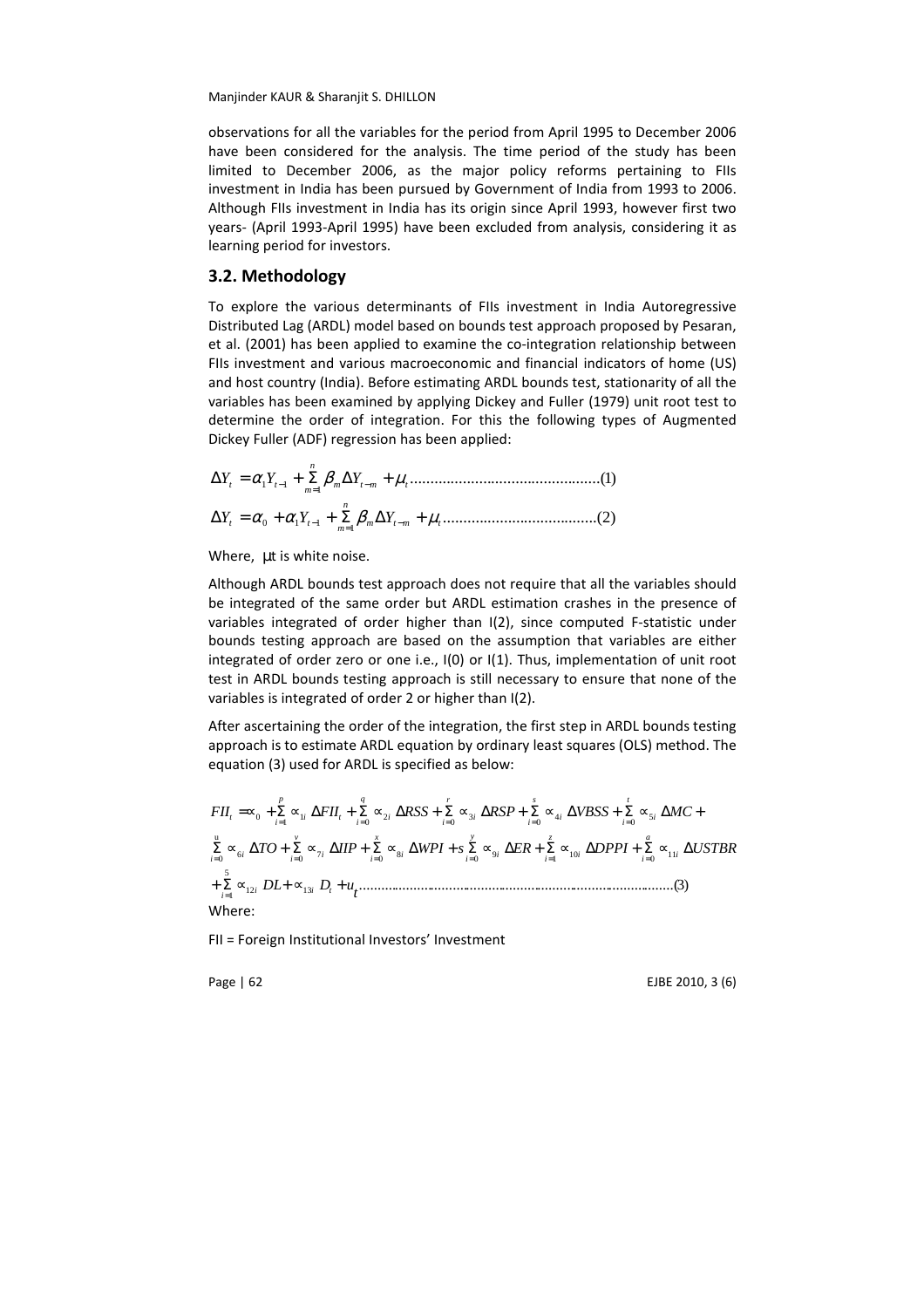RSS = Returns on Sensex RSP = Returns on S&P 500 Index VBSS = Variability of Sensex over S&P 500 Index MC = Market Capitalization TO = Stock Market Turnover IIP = Index for Industrial Production WPI = Wholesale Price Index ER = Exchange Rate of Indian Rupees in terms of US\$ PPI = Producer Price Index USTBR = 3 months US T-bill Rate DL = Liberalization Dummies Dt = Monthly Dummies

In equation (3), ∆ is the first difference operator and ut is white noise error term. Lag length has been selected using Akaike Information Criteria (AIC). Following Greene (2003) AIC based lag length has been selected as below:

 $AIC = -2I/T + 2k/T$ 

Where l is log likelihood, T is number of observations and k stands for the number of variables. The selected lag length is based on lowest value of AIC.

The equation (3) is applied to obtain F-test statistic under bounds testing approach. The F-test so obtained is the statistic for joint significance of the variables. The null hypothesis and alternate hypothesis under the bounds test approach tested on the basis of F test for joint significance of all the regressors are specified as below:

Null hypothesis (H0):

 $\infty_2 = \infty_3 = \infty_4 = \infty_5 = \infty_6 = \infty_7 = \infty_8 = \infty_9 = \infty_{10} = \infty_{11} = \infty_{12} = \infty_{13} = 0$ Alternate Hypothesis (H1):

 $\alpha_2 \neq \alpha_3 \neq \alpha_4 \neq \alpha_5 \neq \alpha_6 \neq \alpha_7 \neq \alpha_8 \neq \alpha_9 \neq \alpha_{10} \neq \alpha_{11} \neq \alpha_{12} \neq \alpha_{13} \neq 0$ 

The F-test statistic of joint significance will lead to acceptance or rejection of the existence of long-run relationship (co-integration) among the variables. Bounds test normalizing on FIIs investment is denoted as below:

Fy (FIIs/RSS, RSP, VBSS, MC, TO, IIP, WPI, ER, PPI, USTBR, DL)

 From Pesaran et al. (2001) two asymptotic critical values bounds provide a test for co-integration when the independent variables are integrated of the order I (d) (where o≤d≤1). From these two asymptotic critical values, lower bound critical values assume that regressors are I (0) while upper bound values assume that regressors are I (1). If F statistic is above the critical value, null hypothesis of no cointegration can be rejected irrespective of the order of integration for time series. But if test statistic falls below the lower bound critical value the null hypothesis of no co-integration is accepted. Finally, if the statistic falls between the lower and upper bound critical values, the result regarding existence of co-integration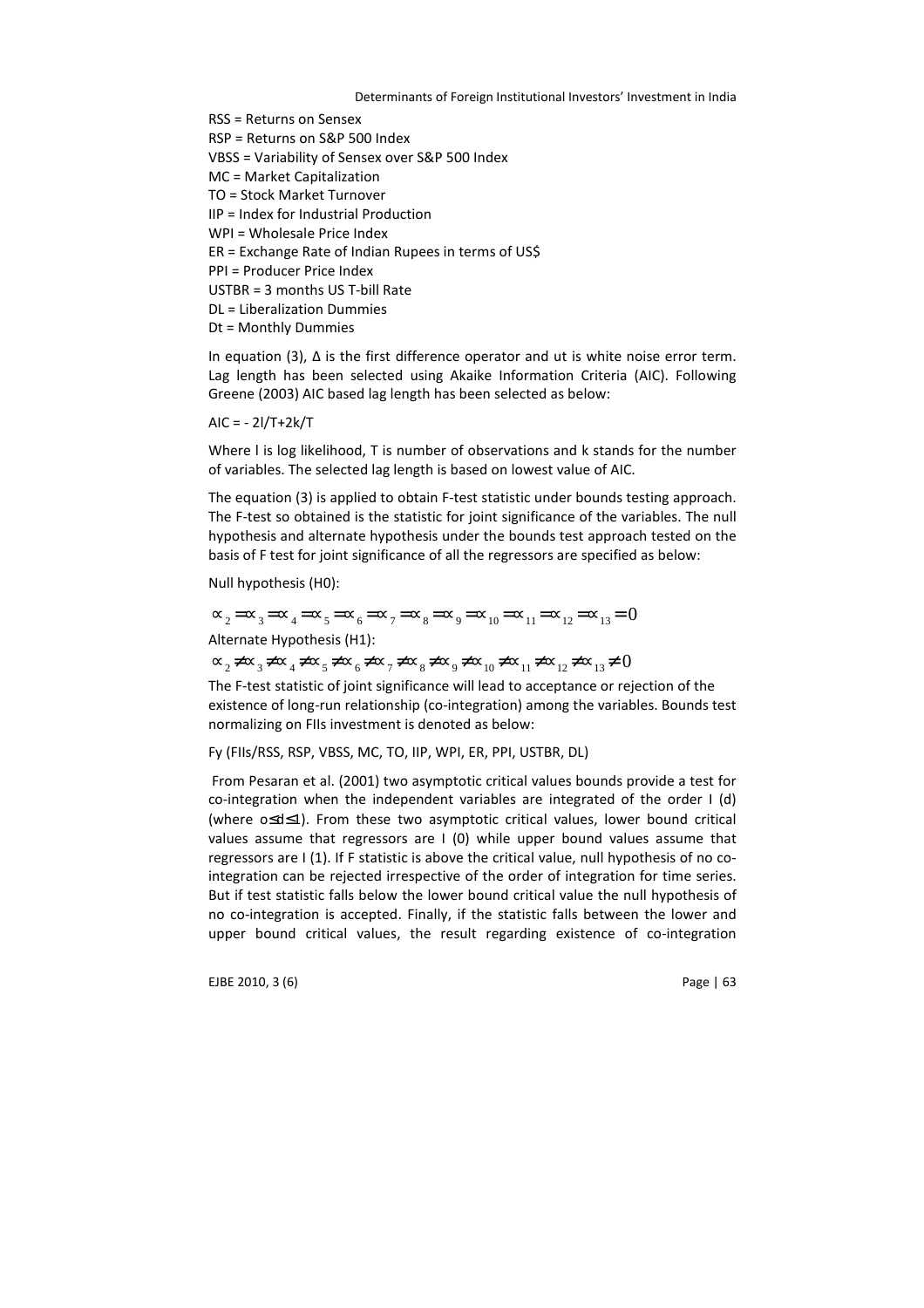remains inconclusive. After obtaining F-statistic of joint significance, if existence of co-integration is confirmed, the next step is to estimate long run coefficients on the basis of coefficients of ARDL equation (3). The long-run equation obtained on the basis of long-run coefficients is specified as below in equation (4):

9 10 11 12 t ................................................( )4 β β β β µ + + + + + *t PPI USTBR DL D*  $FH_{t} = \beta_{0} + \beta_{1} RSS + \beta_{2} RSP + \beta_{3} VBSS + \beta_{4} MC + \beta_{5} TO + \beta_{6} IIP + \beta_{7} WPI + \beta_{8} ER$ 

 $\beta_i$  coefficients of long-run equation (4) are derived on the basis of OLS equation (3) of ARDL by applying following formula:

$$
\beta_i = \frac{\sum\limits_{i=0}^n \beta_i}{1 - \sum\limits_{i=1}^n \infty_i}
$$

In the third step error term is estimated on the basis of long-run equation (4). This error term is subject to stationarity test. If the error term is stationary then finally short run dynamics can be estimated by following equation (5).

$$
\Delta FII_t = \infty_0 + \sum_{i=1}^1 \infty_1 \Delta FII_{t-1} + \sum_{i=1}^1 \infty_2 \Delta RSS + \sum_{i=1}^1 \infty_3 \Delta RSP + \sum_{i=1}^1 \infty_4 \Delta VBSS + \sum_{i=1}^1 \infty_5 \Delta MC + \sum_{i=1}^1 \infty_6 \Delta TO + \sum_{i=1}^1 \infty_7 \Delta HIP + \sum_{i=1}^1 \infty_8 \Delta WPI + \sum_{i=1}^1 \infty_9 \Delta ER + \sum_{i=1}^1 \infty_{10} \Delta PPI + \sum_{i=1}^1 \infty_{11} \Delta USTBR + \phi e cm_{t-1} + u_t
$$
.................(5)

In equation  $(5), \infty_1, \infty_2, \infty_3, \infty_4, \infty_5, \infty_6, \infty_7, \infty_8, \infty_9, \infty_{10}$  and  $\infty_{11}$  are the short-run dynamic coefficients and  $\stackrel{\phi}{\sim}$  is the speed of adjustment representing model's convergence toward equilibrium.

#### 4. Empirical Analysis

The results of Augmented Dickey Fuller Unit Root Test for selected determinants of FIIs investment and FIIs net investment are presented in Table 2. It is clear from table 2 that none of the variable is integrated of order 2 or higher than I(2). Seriesreturn on Sensex (RSS), Variability of Sensex over S&P 500 index (VBSS), stock market turnover (TO), returns on S&P 500 Index (RSP) are integrated of order I(0) i.e. these are stationary at levels. But series Index for Industrial Production (IIP), Wholesale Price Index (WPI), Exchange Rate (ER), Producer Price Index (PPI), FIIs net Investment (FII), Market Capitalization (MC) and foreign interest rate (USTBR) are integrated of order I(1) i.e., non-stationary at levels but stationary at first differences. Thus, all the series considered for estimating the model, are not integrated of the same order. Since, the series considered for the study are not integrated of the same order, Engle & Granger (1987) method for determining

Page | 64 EJBE 2010, 3 (6)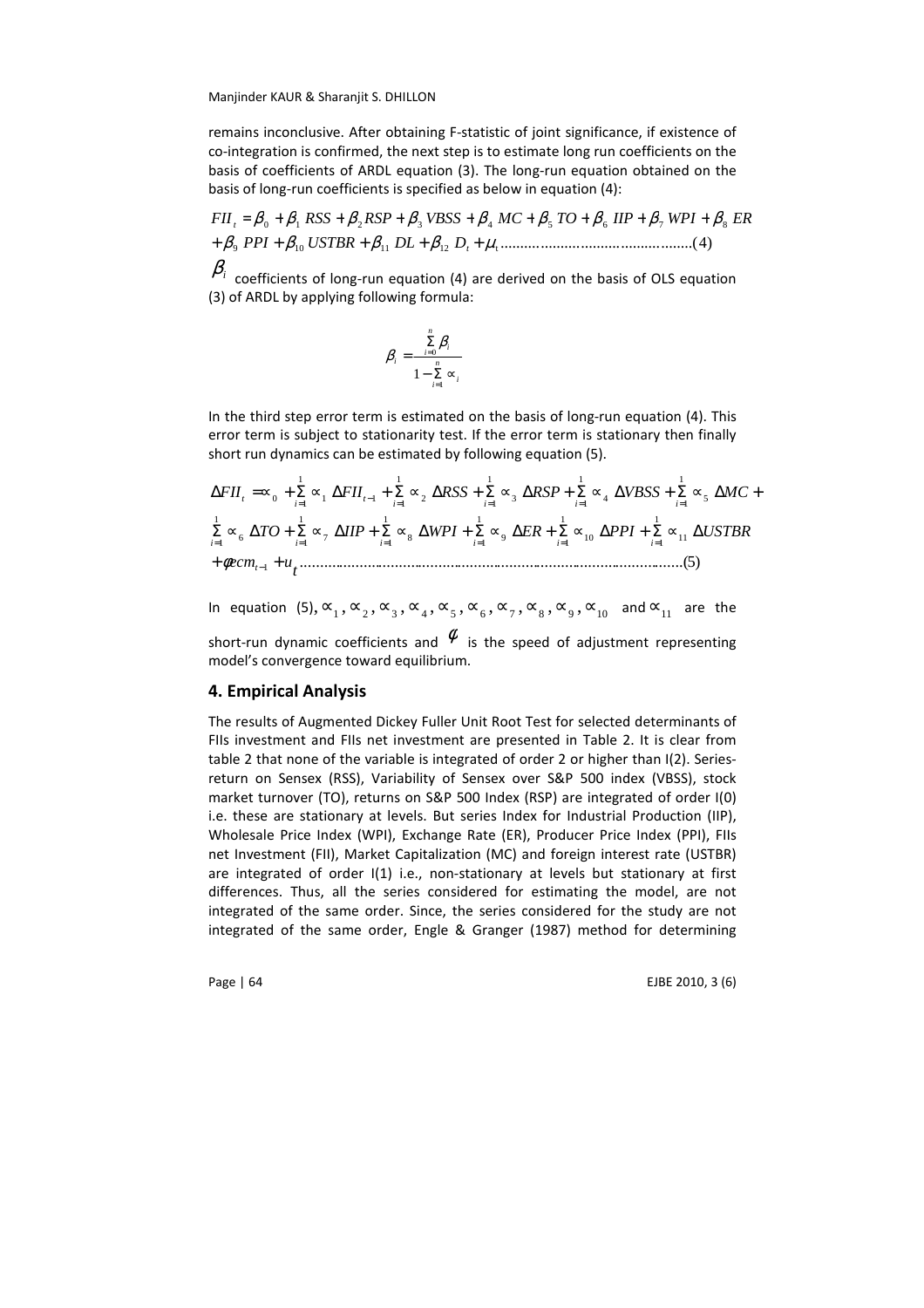long-run and short-run impact fails. As a result of this to empirically analyze the long-run relationships and dynamic interactions among the selected variables, bounds testing approach or Autoregressive Distributed Lag (ARDL) co-integration procedure developed by Pesaran et al. (2001) has been applied. The procedure is adopted due to the reason that ARDL estimation is applicable irrespective of whether variables in the model are I(0) or I(1).

|                  | <b>At Levels</b>                      |                                    | <b>First Differences</b>              |                                    |  |
|------------------|---------------------------------------|------------------------------------|---------------------------------------|------------------------------------|--|
| <b>Variables</b> | <b>Without Intercept</b><br>and Trend | <b>With Intercept</b><br>and Trend | <b>Without Intercept</b><br>and Trend | <b>With Intercept</b><br>and Trend |  |
| FII.             | $-0.34$                               | $-2.29$                            | $-5.54**$                             | $-5.75**$                          |  |
| <b>RSS</b>       | $-8.59**$                             | $-9.41**$                          |                                       |                                    |  |
| MC               | 4.10                                  | 1.27                               | $-8.92**$                             | $-9.88**$                          |  |
| TO               | 1.04                                  | $-3.24**$                          |                                       |                                    |  |
| <b>RSP</b>       | $-9.99**$                             | $-9.91**$                          |                                       |                                    |  |
| <b>VBSS</b>      | $-.40$                                | $-5.85**$                          |                                       |                                    |  |
| 11P              | 1.98                                  | 2.83                               | .35                                   | $-3.44***$                         |  |
| <b>WPI</b>       | 5.18                                  | $-2.45$                            | $-6.61**$                             | $-8.90**$                          |  |
| ER               | 1.49                                  | .96                                | $-11.14**$                            | $-11.83**$                         |  |
| PPI              | 2.77                                  | $-.95$                             | $-5.42**$                             | $-9.64**$                          |  |
| <b>USTBR</b>     | $-.72$                                | $-1.42$                            | $-3.64***$                            | $-3.71***$                         |  |

Table 2: Augment Dickey Fuller Unit Root Test for FIIs Investment and its **Determinants** 

\*\*indicates significant at 5% level of significance.

\*\*\* indicates significant at 10% level of significance.

Secondly, bounds testing approach for determining the co-integration relationship between Foreign Institutional Investors' (FIIs) Investment and its determinants consisting of RSS, RSP, VBSS, MC, TO, IIP, WPI, PPI, ER, USTBR and four liberalization dummies L1, L2, L3, L4 and two seasonal dummies for the month of October and November<sup>2</sup> have been estimated on the basis of equation 3 following ARDL specification of 3, 2, 1, 1, 2, 1, 0, 2, 3, 2, and 0 selected on the basis of AIC. The results of F-Test obtained by normalizing all regressors on FIIs are presented in Table 3.

|                     |  |  |  | Table 3: Results of Bounds Test for Normalizing FIIs Investment on its |  |  |
|---------------------|--|--|--|------------------------------------------------------------------------|--|--|
| <b>Determinants</b> |  |  |  |                                                                        |  |  |

| <b>Variables</b>                                     | <b>F-Statistic</b> | Probability        | Result      |
|------------------------------------------------------|--------------------|--------------------|-------------|
| $F_{\text{Fils}}$ (FIIs/RSS, MC, TO, RSP, VBSS, IIP, | $10.00*$           | 0.00               | $Co-$       |
| WPI, ER, PPI, USTBR)                                 |                    |                    | integration |
| Critical Value <sup>a</sup>                          | Lower Bound        | <b>Upper Bound</b> |             |
| 1% Level                                             | 2.54               | 3.86               |             |
| 5% Level                                             | 2.06               | 3.25               |             |

<sup>&</sup>lt;sup>2</sup>Seasonal Dummies were significant only for the month of October and November and thus included in the estimated model.

EJBE 2010, 3 (6) Page | 65

 $\overline{a}$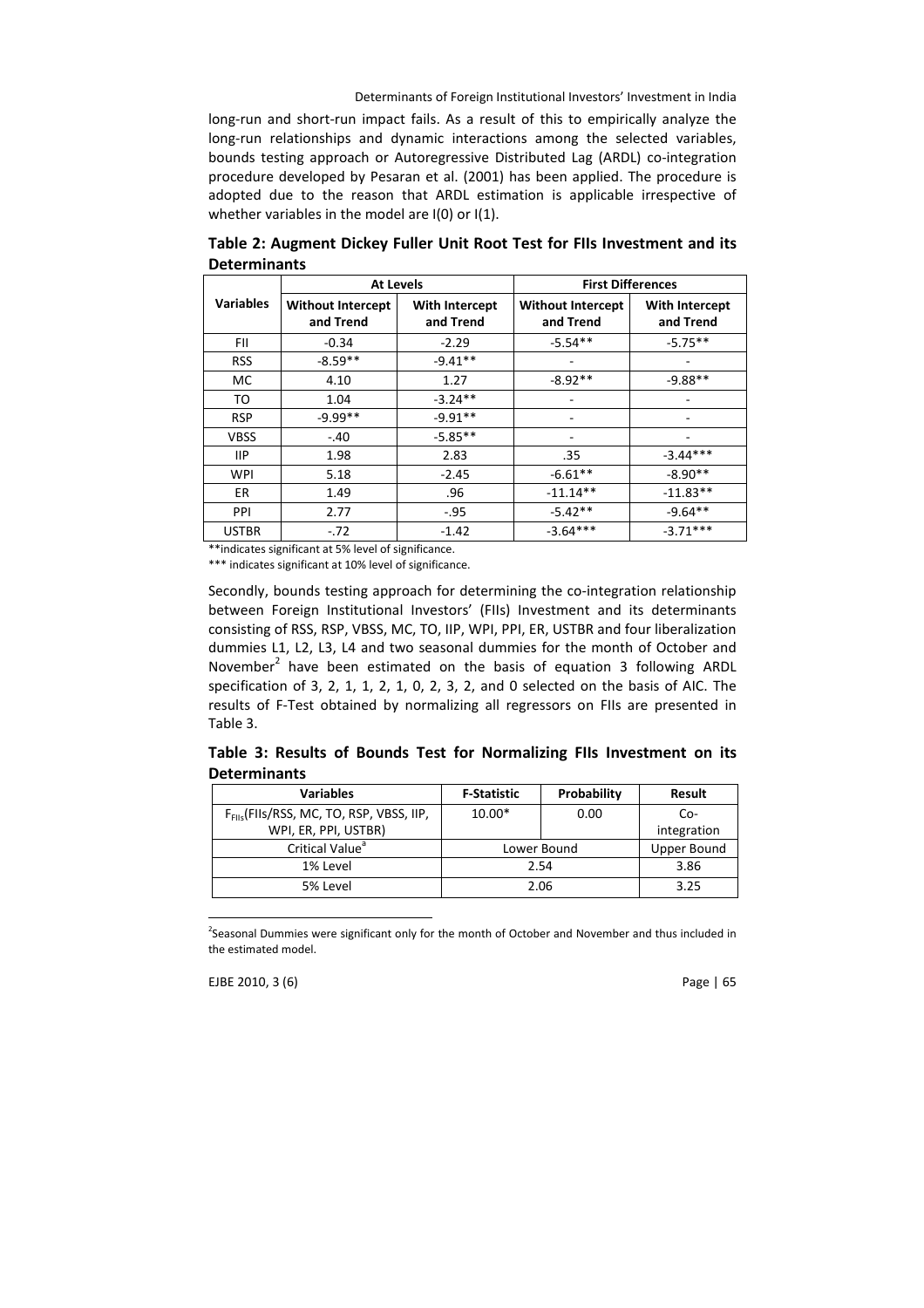a. critical values are obtained from Pesaran et. al (2001).

The calculated F-statistic when FIIs investment is normalized on all other regressors turns out to be 10.002 which is higher than upper bound critical value of 2.54 at 1 percent level of significance. Thus, long-run co-integration relationship among the variables, when regressors are normalized on FIIs investment, exists and null hypothesis of no co-integration is rejected.

Having established that long-run relationship exists, the estimates of long-run coefficients using ARDL approach on the basis of equation (3) have been worked out and are presented in Table 4. The perusal of the table shows that returns on Sensex (RSS- host country's returns) have positive and significant impact whereas returns on S&P 500 Index (home country returns) have negative but insignificant influence on FIIs investment inflows.

Table 4: Estimated Long-run coefficients using ARDL approach for FIIs Investment and its Determinants

| Regressor       | <b>Coefficient</b>      | <b>T-Value</b>        |  |  |
|-----------------|-------------------------|-----------------------|--|--|
| Intercept       | 585.70                  | 0.17                  |  |  |
| <b>RSS</b>      | $1.13**$                | 3.89                  |  |  |
| <b>RSP</b>      | $-0.00$                 | $-0.50$               |  |  |
| <b>VBSS</b>     | $-5.33**$               | $-2.43$               |  |  |
| МC              | .0012                   | 0.06                  |  |  |
| то              | 0.21                    | 0.84                  |  |  |
| <b>IIP</b>      | 24.44**                 | 2.04                  |  |  |
| WPI             | $-139.6**$              | $-3.85$               |  |  |
| ER.             | $-21.92$                | $-0.32$               |  |  |
| PPI             | 129.95**                | 3.25                  |  |  |
| <b>USTBR</b>    | $-294.05**$             | $-2.14$               |  |  |
| L1              | 1041.68**               | 2.22                  |  |  |
| L2              | 749.46**                | 1.80                  |  |  |
| L3              | 858.02**                | 1.90                  |  |  |
| L4              | 711.67                  | 1.48                  |  |  |
| D9              | $-817.69**$             | $-2.86$               |  |  |
| D <sub>10</sub> | $-555.53**$             | $-1.89$               |  |  |
|                 | $\overline{R}^2$ = 0.70 | Adjusted $R^2$ = 0.64 |  |  |
|                 | $F = 10.00*$            |                       |  |  |

# Dependent Variable: FIIs Net Investment

\*\* significant at 5% level of significance.

Variability of Sensex over variability of S&P 500 Index has negative and significant influence on FIIs inflows to India. Similarly market capitalization and stock market turnover of host (India) country has positive but insignificant influence on FIIs investment. Among macroeconomic determinants, economic growth in host country (IIP) has significant and positive impact on FIIs investment inflows to India. US 3-month T-bill rate (USTBR) representing foreign interest rate has negative and

Page | 66 **EJBE 2010, 3** (6)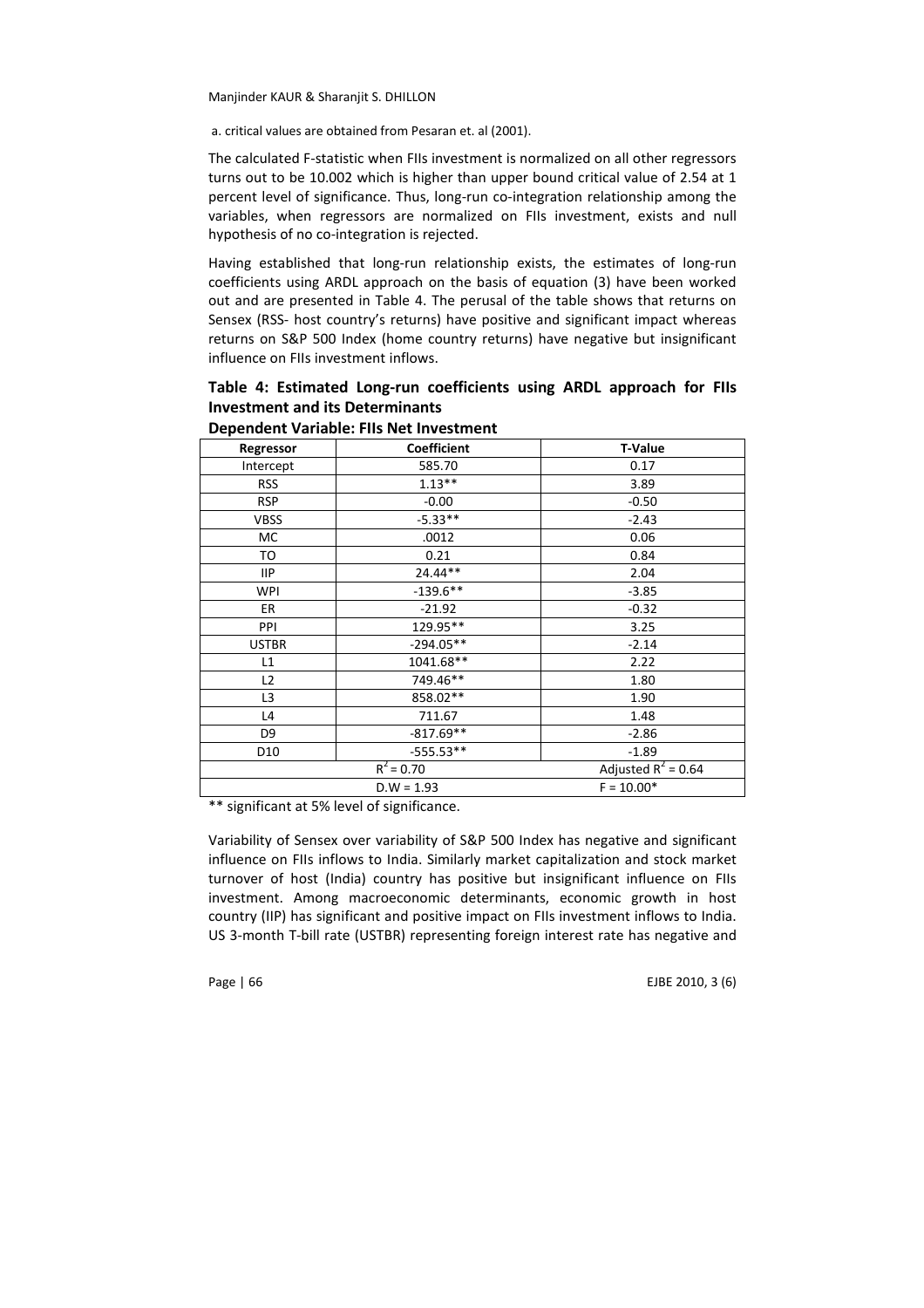significant impact on FIIs investment in host (Indian) stock market. It implies that increase in foreign interest rate leads to fall in FIIs investment in India and decline in foreign interest rate will lead to increase FIIs investment inflows to India. Exchange rate of Indian rupee has negative but insignificant impact on FIIs investment in India.

Foreign inflation represented by US Producer Price Index (PPI) has significant and positive influence whereas domestic inflation represented by Wholesale Price Index (WPI) has negative and significant influence on FIIs investment in India.3 The selected liberalization dummies have positive and significant impact on FIIs investment in India except the dummy (L4) regarding shift of dual approval of RBI and SEBI to single approval of SEBI for which sign is positive but insignificant.

The explanatory power of the model represented by adjusted R2 is 0.64 (64 percent) which is quite high. Thus, when FIIs investment inflows are modeled by including, both financial and macroeconomic variables together, it explains determinants of FIIs Investment quite efficiently. Further, error correction term (ecm) has been estimated on the basis of long run coefficients of equation (4) and then this error correction term is tested for stationarity. After examining that the estimated error-correction term is stationary at levels, it has been considered for estimating short-run dynamic coefficients. The results of short-run dynamic coefficients associated with the long-run equilibrium obtained on the basis of equation (5) are presented in table 5. It is clear from the table that the signs of short-run dynamic coefficient are similar to those obtained for long-run coefficients. However, for short-run dynamic equation (5), market capitalization (MC) and stock market turnover (TO) also turn out to be significant. Thus, in the short-run besides risk and return factors of domestic (Indian) stock market, FIIs investment is also determined by size of the market capitalization and stock market turnover. Among the macro economic factors only IIP i.e., economic growth of domestic economy is significant and all other macro economic factors turn out to be insignificant in short-run. Thus, in short-run only financial factors representing capital market of host country and economic growth (IIP) has significant impact on FIIs investment inflows. The coefficient of error correction term (ecmt-1) (-0.85) is negative and significant as expected. It implies a fairly high speed of adjustment to equilibrium after a shock. Thus, approximately 85 percent of the disequilibrium from previous month's shock converges back to the long-run equilibrium in the current month. Further, it is clear from the above table that estimated ARDL model passes through three diagnostic tests (i) absence of serial correlation (ii) no

EJBE 2010, 3 (6) Page | 67

 $\overline{a}$ 

 $3$ This is in consonance with proposed hypothesis (Rai and Bhanumuthy, 2006) i.e., when inflation in foreign country increases, the purchasing power of funds invested in source (home) country declines, thus foreign institutional investors would withdraw from home country and will invest the same in host (Indian) stock market. Thus, foreign inflation leads to increase in FIIs investment inflows to host (Indian) market. Similarly when inflation in host country increases purchasing power of funds invested in host market declines and thus foreign investors will withdraw from host (Indian) country stock market. Thus, domestic inflation has an adverse impact on FIIs investment.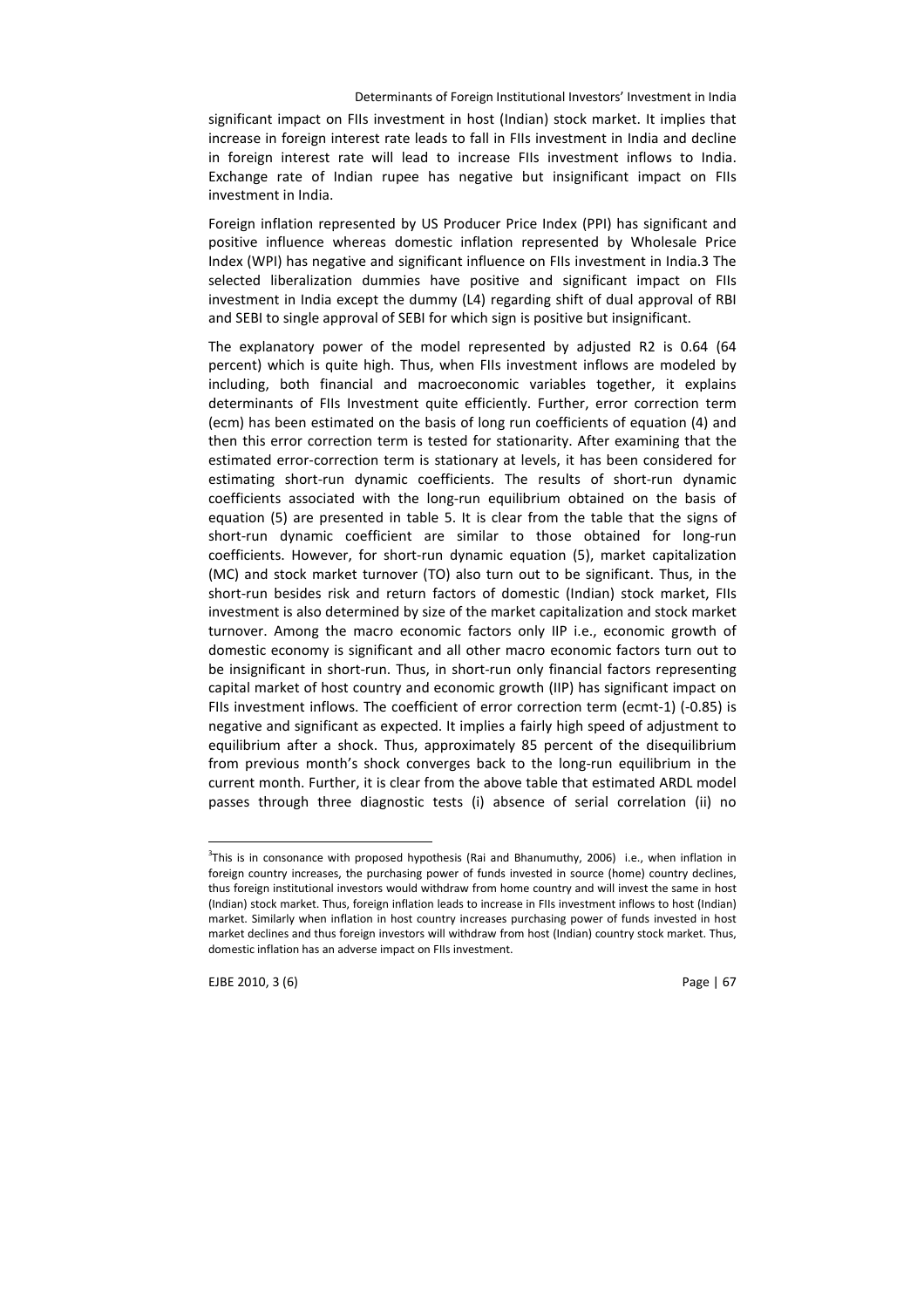functional form misspecification (Autoregressive Conditional Heteroscedasticity (ARCH) test) and (ii) no heteroscedasticity as F-test for each diagnostic test is insignificant at 5 percent level of significance.

# Table 5: Error-Correction Model Derived on the Basis of ARDL model for FIIs Investment and its Determinants

| Regressor                                                    | <b>Coefficient</b> | <b>T-Value</b> | <b>Collinearity statistics</b> |      |  |  |
|--------------------------------------------------------------|--------------------|----------------|--------------------------------|------|--|--|
| Intercept                                                    | 61.46              | 0.56           | Tolerance                      | VIF  |  |  |
| <b>ARSS</b>                                                  | $0.39**$           | 2.01           | 0.66                           | 1.50 |  |  |
| <b>ARSP</b>                                                  | $-0.00$            | $-1.38$        | 0.96                           | 1.03 |  |  |
| <b>AVBSS</b>                                                 | $-3.10**$          | $-1.76$        | 0.81                           | 1.20 |  |  |
| <b>AMC</b>                                                   | $0.22**$           | 5.79           | 0.56                           | 1.76 |  |  |
| ΔTO                                                          | $0.47**$           | 1.65           | 0.63                           | 1.58 |  |  |
| <b>ΔIIP</b>                                                  | $21.11***$         | 2.25           | 0.66                           | 1.50 |  |  |
| <b>AWPI</b>                                                  | $-69.27$           | 0.77           | 0.70                           | 1.40 |  |  |
| <b>APPI</b>                                                  | 17.58              | 0.31           | 0.83                           | 1.20 |  |  |
| ΔER                                                          | $-30.35$           | 0.24           | 0.73                           | 1.40 |  |  |
| <b>AUSTBR</b><br>$-462.30$<br>$-1.24$<br>0.92                |                    |                |                                |      |  |  |
| $-0.85**$<br>1.20<br>0.83<br>$-10.49$<br>$ecm_{t-1}$         |                    |                |                                |      |  |  |
| D9                                                           | $-739.34**$        | 2.71           | 0.82                           | 1.22 |  |  |
| D <sub>10</sub>                                              | 19.44              | 0.07           | 0.88                           | 1.12 |  |  |
| Adjusted $R^2 = 0.60$<br>$\overline{R}^2$ = 0.63             |                    |                |                                |      |  |  |
| $D.W = 1.80$ $F = 16.96$                                     |                    |                |                                |      |  |  |
| LM Test for Serial Correlation F-Statistic= 3.4 P-Value=0.06 |                    |                |                                |      |  |  |
| ARCH Test<br>F-Statistic= $0.04$ P-Value= 0.83               |                    |                |                                |      |  |  |
| White Heteroscedasticity Test F- Statistic=3.26 P-Value=0.07 |                    |                |                                |      |  |  |

Dependent Variable: FIIs Net Investment (∆FIIN)

\*\* significant at 5% level of significance.

∆ is first difference operator.

Collinearity results has been interpreted on the basis of rule of thumb proposed by Kutner (2004). Collinearity test results reveal that none of the tolerance values are close to zero and also none of the Variance Inflation Factor (VIF) is higher than 10. Thus, as per both tolerance and Variance Inflation Factor (VIF) statistics, model is free from any bias due to multicollinearity. Hence, the estimated model is unbiased.

### 5. Conclusions

For exploring the determinants of FIIs investment, FIIs net investment has been modeled by including, both financial and macro-economic variables together. Host country stock market returns (returns on Sensex) have positive and significant impact whereas home country returns (returns on S&P 500 Index) have negative but insignificant influence on FIIs investment inflows in long-run as well as in shortrun. In terms of risk attached to returns on securities variability of Sensex over variability of S&P 500 Index has negative and significant influence on FIIs inflows to

Page | 68 EJBE 2010, 3 (6)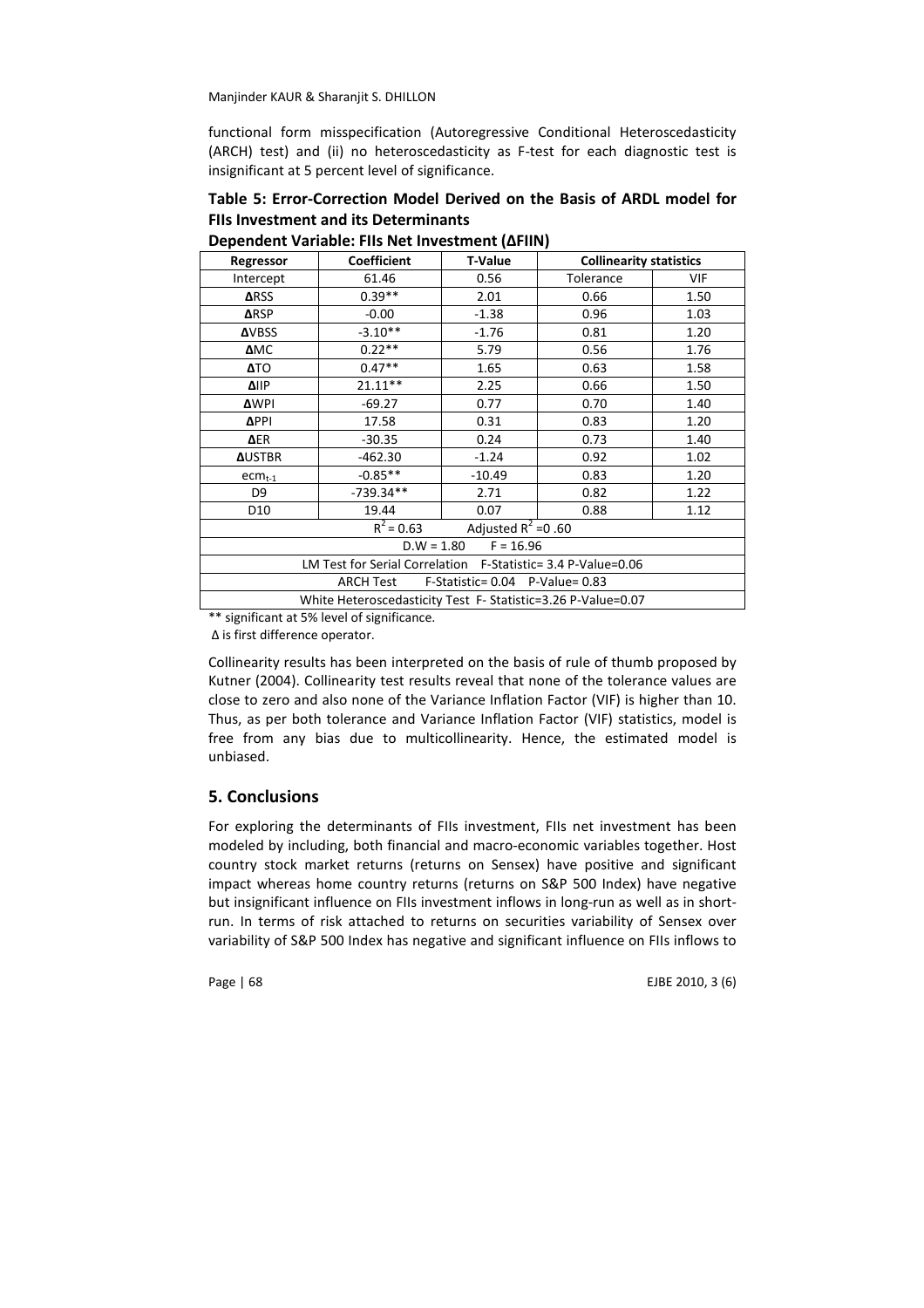India. Similarly, market capitalization and stock market turnover of India have positive and insignificant influence on FIIs investment in long-run but positive and significant influence on FIIs investment in short-run. Thus, risk and return characteristics of Indian capital market are important factors being considered by FIIs both in long-run and short-run while other characteristics of Indian stock market i.e., market capitalization and stock market turnover are relevant only in short-run. Among macroeconomic determinants, economic growth of India (IIP) has significant and positive impact on FIIs investment inflows to India both in longrun and short-run. However, all other macroeconomic factors have significant influence only in long-run such as inflation in home country represented by US Producer Price Index (PPI) has significant and positive influence while inflation in India represented by Wholesale Price Index (WPI) has negative and significant influence on FIIs investment in India. This is in consonance with the hypothesis that as inflation in home country increases, the purchasing power of funds invested in home country declines, thus FIIs will withdraw from home (US) country and invest in host (Indian) stock market. This implies that foreign inflation leads to increase in FIIs investment inflows to Indian capital market. Similarly, when inflation in host country increases purchasing power of funds invested in host market declines and foreign investors will withdraw from host country stock market. Thus, host country inflation i.e., inflation in India has an adverse impact on FIIs investment. US 3 month T-bill rate (USTBR) representing foreign interest rate has significant and adverse impact on FIIs investment in host (Indian) stock market. The selected liberalization dummies have positive and significant impact on FIIs investment in India except liberalization dummy (regarding shift from dual approval of SEBI and RBI to single approval of SEBI) for which sign is positive but insignificant. It can be concluded that FIIs inflows are determined by stock market characteristics regarding risk-return, market capitalization, stock market turnover, macroeconomic factors like economic growth, interest rate, inflation and liberalization policies.

#### References

Chuhan, P. (1994) "Are Institutional Investors an Important Source of Portfolio Investment in Emerging Markets?". World Bank Policy Research Working Paper No. 1243, Washington D.C.

 Classens, S. (1993) "Equity Portfolio Investment in Developing Countries: A Literature Survey". World Bank Policy Research Working Paper No.1089, Washington D.C.

Dickey, D. A. and W. A. Fuller (1979) "Testing for Unit Roots in Seasonal Time Series". Journal of American Statistical Association. 79 (386): 355-367.

Eun, Cheol S. and Bruce G. Rensick (2002) International Financial Management. 2nd Edition Irwin: Mcgraw Hill Publishing.

Gooptu, S. (1994) "Are Portfolio flows to Emerging Markets Complementary or Competitive". World Bank Policy Research Working Paper No. 1360, Washington D.C.

Greene, W. H. (2003) Econometric Analysis. 5th Edition. India: Dorling Kindersiley (India) Pvt. Ltd.